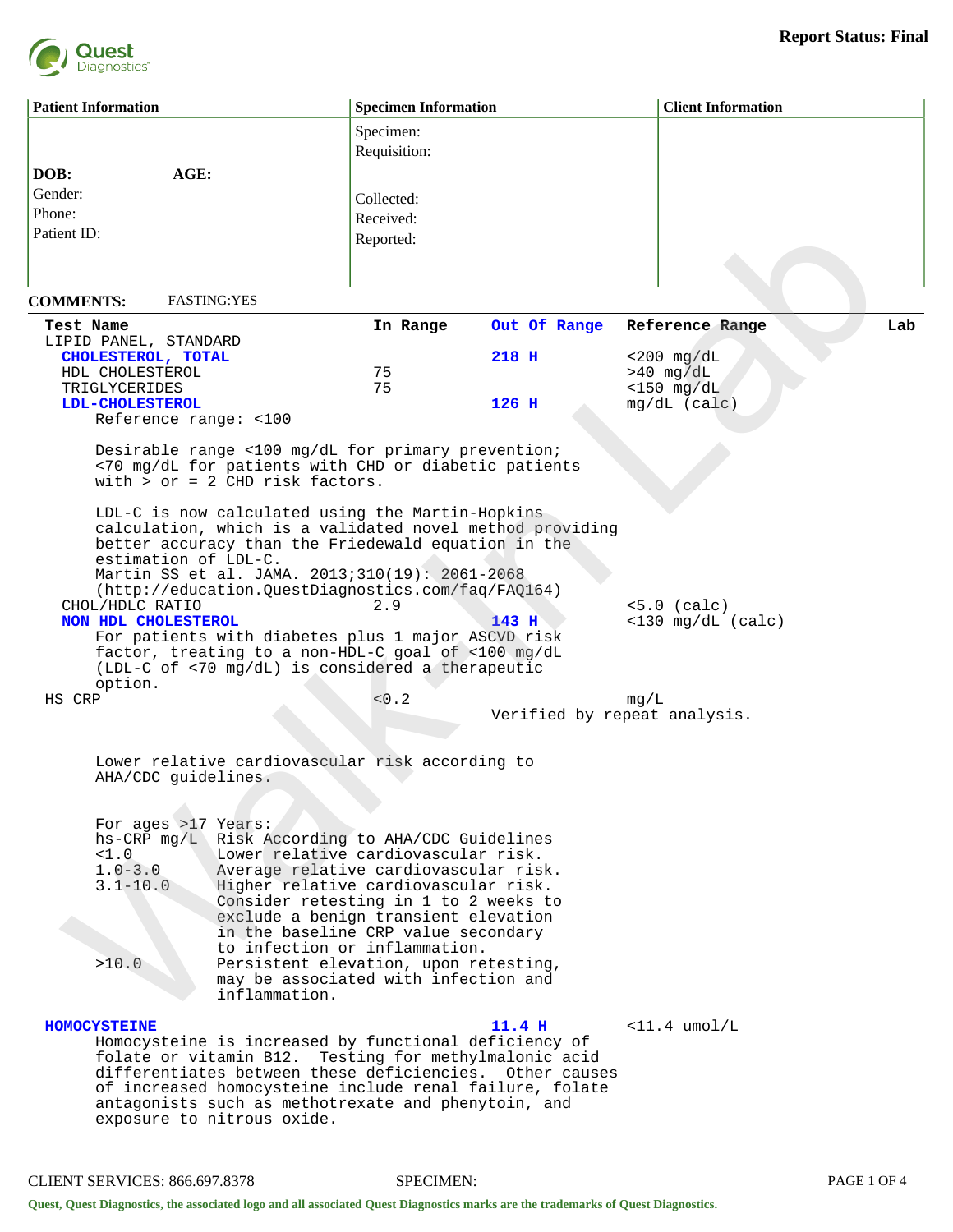

| <b>Patient Information</b>                                                                                                                                                                                                                                                                                                                                                                                 | <b>Specimen Information</b>                                                                                                                           | <b>Client Information</b>                                                                                                                                                                                                                                                                                                                                                                                     |
|------------------------------------------------------------------------------------------------------------------------------------------------------------------------------------------------------------------------------------------------------------------------------------------------------------------------------------------------------------------------------------------------------------|-------------------------------------------------------------------------------------------------------------------------------------------------------|---------------------------------------------------------------------------------------------------------------------------------------------------------------------------------------------------------------------------------------------------------------------------------------------------------------------------------------------------------------------------------------------------------------|
|                                                                                                                                                                                                                                                                                                                                                                                                            | Specimen:<br>Collected:                                                                                                                               |                                                                                                                                                                                                                                                                                                                                                                                                               |
| AGE:<br>DOB:                                                                                                                                                                                                                                                                                                                                                                                               | Received:                                                                                                                                             |                                                                                                                                                                                                                                                                                                                                                                                                               |
| Gender:                                                                                                                                                                                                                                                                                                                                                                                                    | Reported:                                                                                                                                             |                                                                                                                                                                                                                                                                                                                                                                                                               |
| Patient ID:                                                                                                                                                                                                                                                                                                                                                                                                |                                                                                                                                                       |                                                                                                                                                                                                                                                                                                                                                                                                               |
|                                                                                                                                                                                                                                                                                                                                                                                                            |                                                                                                                                                       |                                                                                                                                                                                                                                                                                                                                                                                                               |
| Test Name<br>COMPREHENSIVE METABOLIC<br>PANEL                                                                                                                                                                                                                                                                                                                                                              | Out Of Range<br>In Range                                                                                                                              | Lab<br>Reference Range                                                                                                                                                                                                                                                                                                                                                                                        |
| <b>GLUCOSE</b>                                                                                                                                                                                                                                                                                                                                                                                             | 98                                                                                                                                                    | $65 - 99$ mg/dL                                                                                                                                                                                                                                                                                                                                                                                               |
|                                                                                                                                                                                                                                                                                                                                                                                                            |                                                                                                                                                       | Fasting reference interval                                                                                                                                                                                                                                                                                                                                                                                    |
| UREA NITROGEN (BUN)<br>CREATININE<br>eGFR NON-AFR. AMERICAN<br>eGFR AFRICAN AMERICAN<br>BUN/CREATININE RATIO<br><b>SODIUM</b><br>POTASSIUM<br>CHLORIDE<br>CARBON DIOXIDE<br>CALCIUM<br>PROTEIN, TOTAL<br>ALBUMIN<br><b>GLOBULIN</b><br>ALBUMIN/GLOBULIN RATIO<br>BILIRUBIN, TOTAL<br>ALKALINE PHOSPHATASE<br>AST<br>ALT<br>HEMOGLOBIN A1c<br>For the purpose of screening for the presence of<br>diabetes: | 12 <sup>°</sup><br>0.98<br>92<br>107<br>NOT APPLICABLE<br>133 L<br>4.2<br>99<br>28<br>9.5<br>7.1<br>4.4<br>2.7<br>1.6<br>0.7<br>54<br>20<br>20<br>5.6 | $7-25$ mg/dL<br>$0.60 - 1.35$ mg/dL<br>$>$ OR = 60 mL/min/1.73m2<br>$>$ OR = 60 $mL/min/1.73m2$<br>$6-22$ (calc)<br>135-146 mmol/L<br>$3.5 - 5.3$ mmol/L<br>$98 - 110$ mmol/L<br>$20-32$ mmol/L<br>$8.6 - 10.3$ mg/dL<br>$6.1 - 8.1$ g/dL<br>$3.6 - 5.1$ g/dL<br>$1.9 - 3.7$ g/dL (calc)<br>$1.0 - 2.5$ (calc)<br>$0.2 - 1.2$ mg/dL<br>$40 - 115$ $U/L$<br>$10-40$ U/L<br>$9 - 46$ U/L<br><5.7 % of total Hgb |
| $< 5.7$ $<$<br>$5.7 - 6.4%$<br>(prediabetes)<br>> or =6.5% Consistent with diabetes                                                                                                                                                                                                                                                                                                                        | Consistent with the absence of diabetes<br>Consistent with increased risk for diabetes                                                                |                                                                                                                                                                                                                                                                                                                                                                                                               |
| This assay result is consistent with a decreased risk<br>of diabetes.                                                                                                                                                                                                                                                                                                                                      |                                                                                                                                                       |                                                                                                                                                                                                                                                                                                                                                                                                               |
| Currently, no consensus exists regarding use of<br>hemoglobin Alc for diagnosis of diabetes in children.                                                                                                                                                                                                                                                                                                   |                                                                                                                                                       |                                                                                                                                                                                                                                                                                                                                                                                                               |
| According to American Diabetes Association (ADA)<br>quidelines, hemoglobin Alc <7.0% represents optimal<br>control in non-pregnant diabetic patients. Different<br>metrics may apply to specific patient populations.<br>Standards of Medical Care in Diabetes (ADA).                                                                                                                                      |                                                                                                                                                       |                                                                                                                                                                                                                                                                                                                                                                                                               |
| TSH<br>FIBRINOGEN ACTIVITY,                                                                                                                                                                                                                                                                                                                                                                                | 1.56                                                                                                                                                  | $0.40 - 4.50$ mIU/L                                                                                                                                                                                                                                                                                                                                                                                           |
| CLAUSS<br>CBC (INCLUDES DIFF/PLT)                                                                                                                                                                                                                                                                                                                                                                          | 215                                                                                                                                                   | $175 - 425$ mg/dL                                                                                                                                                                                                                                                                                                                                                                                             |
| WHITE BLOOD CELL COUNT<br>RED BLOOD CELL COUNT<br>HEMOGLOBIN<br>HEMATOCRIT<br>MCV<br>MCH<br>MCHC                                                                                                                                                                                                                                                                                                           | 5.0<br>4.48<br>13.2<br>40.3<br>90.0<br>29.5<br>32.8                                                                                                   | $3.8 - 10.8$ Thousand/uL<br>4.20-5.80 Million/uL<br>$13.2 - 17.1$ g/dL<br>$38.5 - 50.0$ %<br>80.0-100.0 fL<br>$27.0 - 33.0$ pg<br>$32.0 - 36.0$ g/dL                                                                                                                                                                                                                                                          |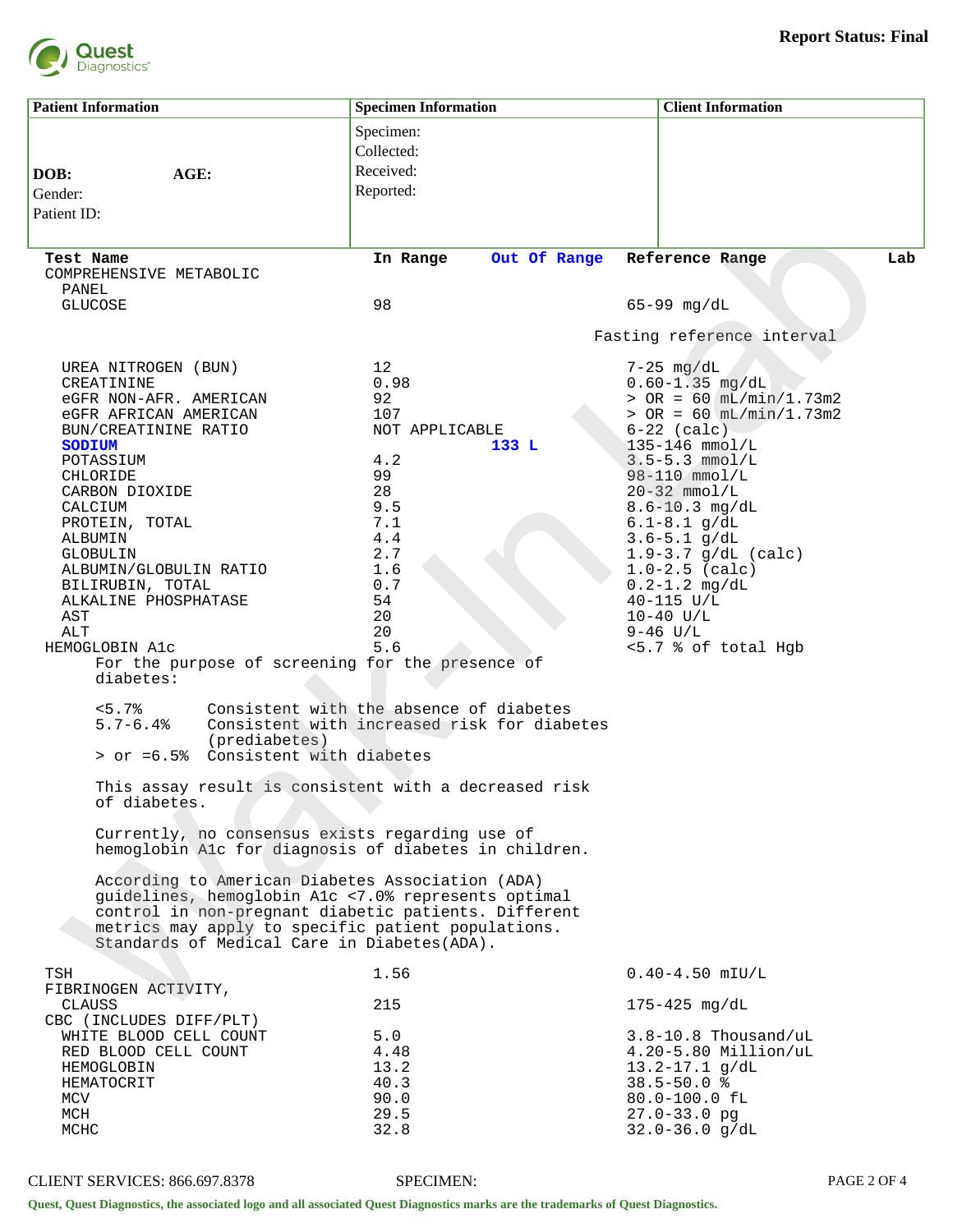

|             | <b>Patient Information</b>                                                                                                                                                                                                                                                                                                                                                                                                                                                                                                                                                                                                                                                              | <b>Specimen Information</b>                                                                                               | <b>Client Information</b>                  |
|-------------|-----------------------------------------------------------------------------------------------------------------------------------------------------------------------------------------------------------------------------------------------------------------------------------------------------------------------------------------------------------------------------------------------------------------------------------------------------------------------------------------------------------------------------------------------------------------------------------------------------------------------------------------------------------------------------------------|---------------------------------------------------------------------------------------------------------------------------|--------------------------------------------|
|             |                                                                                                                                                                                                                                                                                                                                                                                                                                                                                                                                                                                                                                                                                         | Specimen:                                                                                                                 |                                            |
|             |                                                                                                                                                                                                                                                                                                                                                                                                                                                                                                                                                                                                                                                                                         | Collected:                                                                                                                |                                            |
| DOB:        | AGE:                                                                                                                                                                                                                                                                                                                                                                                                                                                                                                                                                                                                                                                                                    | Received:                                                                                                                 |                                            |
| Gender:     |                                                                                                                                                                                                                                                                                                                                                                                                                                                                                                                                                                                                                                                                                         | Reported:                                                                                                                 |                                            |
| Patient ID: |                                                                                                                                                                                                                                                                                                                                                                                                                                                                                                                                                                                                                                                                                         |                                                                                                                           |                                            |
|             |                                                                                                                                                                                                                                                                                                                                                                                                                                                                                                                                                                                                                                                                                         |                                                                                                                           |                                            |
| Test Name   |                                                                                                                                                                                                                                                                                                                                                                                                                                                                                                                                                                                                                                                                                         | Out Of Range<br>In Range                                                                                                  | Lab<br>Reference Range                     |
| <b>RDW</b>  |                                                                                                                                                                                                                                                                                                                                                                                                                                                                                                                                                                                                                                                                                         | 13.2<br>206                                                                                                               | $11.0 - 15.0$ %<br>$140 - 400$ Thousand/uL |
| MPV         | PLATELET COUNT                                                                                                                                                                                                                                                                                                                                                                                                                                                                                                                                                                                                                                                                          | 10.5                                                                                                                      | $7.5 - 12.5$ fl                            |
|             | ABSOLUTE NEUTROPHILS                                                                                                                                                                                                                                                                                                                                                                                                                                                                                                                                                                                                                                                                    | 2450                                                                                                                      | 1500-7800 cells/uL                         |
|             | ABSOLUTE LYMPHOCYTES                                                                                                                                                                                                                                                                                                                                                                                                                                                                                                                                                                                                                                                                    | 1890                                                                                                                      | 850-3900 cells/uL                          |
|             | ABSOLUTE MONOCYTES<br>ABSOLUTE EOSINOPHILS                                                                                                                                                                                                                                                                                                                                                                                                                                                                                                                                                                                                                                              | 540<br>80                                                                                                                 | 200-950 cells/uL<br>$15-500$ cells/uL      |
|             | ABSOLUTE BASOPHILS                                                                                                                                                                                                                                                                                                                                                                                                                                                                                                                                                                                                                                                                      | 40                                                                                                                        | $0-200$ cells/uL                           |
|             | NEUTROPHILS                                                                                                                                                                                                                                                                                                                                                                                                                                                                                                                                                                                                                                                                             | 49<br>ి                                                                                                                   |                                            |
|             | LYMPHOCYTES                                                                                                                                                                                                                                                                                                                                                                                                                                                                                                                                                                                                                                                                             | 37.8<br>୫                                                                                                                 |                                            |
|             | MONOCYTES<br>EOSINOPHILS                                                                                                                                                                                                                                                                                                                                                                                                                                                                                                                                                                                                                                                                | ್ಯ<br>ಠ<br>10.8<br>$\epsilon$<br>1.6                                                                                      |                                            |
|             | <b>BASOPHILS</b>                                                                                                                                                                                                                                                                                                                                                                                                                                                                                                                                                                                                                                                                        | 0.8                                                                                                                       |                                            |
|             | DHEA SULFATE                                                                                                                                                                                                                                                                                                                                                                                                                                                                                                                                                                                                                                                                            | 196                                                                                                                       | $70 - 495$ mcg/dL                          |
|             | DHEA-S values fall with advancing age.<br>For reference, the reference intervals for 31-40 year<br>old patients are:<br>Male:<br>$106 - 464$ mcg/dL<br>Female: $23-266$ mcg/dL                                                                                                                                                                                                                                                                                                                                                                                                                                                                                                          |                                                                                                                           |                                            |
| ESTRADIOL   |                                                                                                                                                                                                                                                                                                                                                                                                                                                                                                                                                                                                                                                                                         | $15$                                                                                                                      | $~ <$ OR = 39 pg/mL                        |
|             | Reference range established on post-pubertal patient<br>population. No pre-pubertal reference range<br>established using this assay. For any patients for<br>whom low Estradiol levels are anticipated (e.g. males,<br>pre-pubertal children and hypogonadal/post-menopausal<br>females), the Quest Diagnostics Nichols Institute<br>(order code 30289).                                                                                                                                                                                                                                                                                                                                | Estradiol, Ultrasensitive, LCMSMS assay is recommended                                                                    |                                            |
|             | Please note: patients being treated with the drug<br>interference in immunoassay methods for estradiol<br>elevated estradiol test results leading to an<br>inappropriate clinical assessment of estrogen status.<br>Quest Diagnostics order code 30289-Estradiol,<br>Ultrasensitive LC/MS/MS demonstrates negligible cross<br>reactivity with fulvestrant.<br>PSA, TOTAL<br>The total PSA value from this assay system is<br>standardized against the WHO standard. The test<br>result will be approximately 20% lower when compared<br>to the equimolar-standardized total PSA (Beckman<br>Coulter). Comparison of serial PSA results should be<br>interpreted with this fact in mind. | fulvestrant (Faslodex(R)) have demonstrated significant<br>measurement. The cross reactivity could lead to falsely<br>1.4 | $~<$ OR = 4.0 ng/mL                        |
|             | This test was performed using the Siemens<br>chemiluminescent method. Values obtained from<br>different assay methods cannot be used<br>interchangeably. PSA levels, regardless of<br>value, should not be interpreted as absolute<br>evidence of the presence or absence of disease.                                                                                                                                                                                                                                                                                                                                                                                                   |                                                                                                                           |                                            |